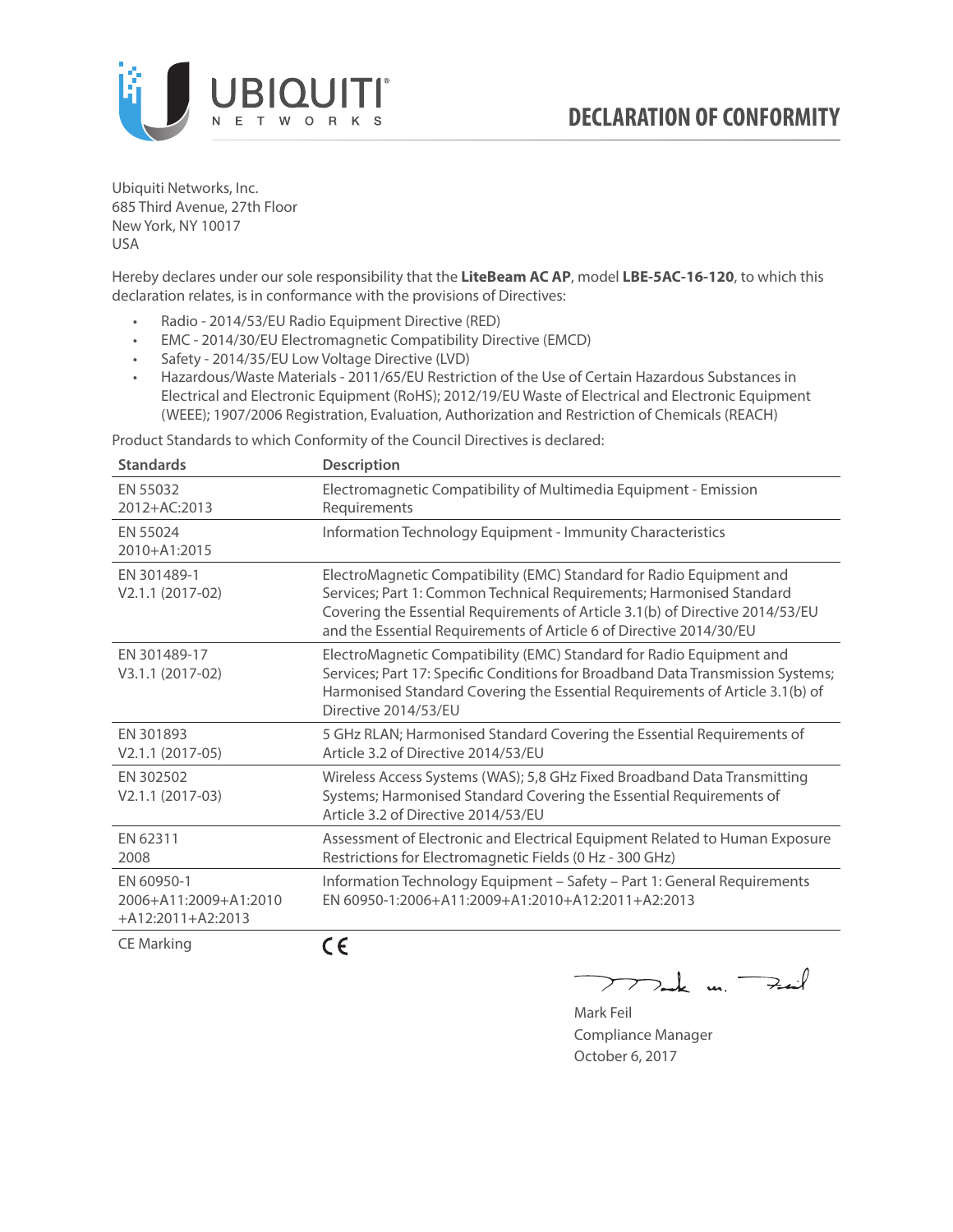

## **български** [Bulgarian]

С настоящото UBIQUITI NETWORKS декларира, че този тип радиосъоръжение LBE-5AC-16-120 е в съответствие с Директива 2014/53/ЕС.

## **Hrvatski** [Croatian]

UBIQUITI NETWORKS ovime izjavljuje da je radijska oprema tipa LBE-5AC-16-120 u skladu s Direktivom 2014/53/EU.

# **Čeština** [Czech]

Tímto UBIQUITI NETWORKS prohlašuje, že typ rádiového zařízení LBE-5AC-16-120 je v souladu se směrnicí 2014/53/EU.

### **Dansk** [Danish]

Hermed erklærer UBIQUITI NETWORKS, at radioudstyrstypen LBE-5AC-16-120 er i overensstemmelse med direktiv 2014/53/EU.

### **Nederlands** [Dutch]

Hierbij verklaar ik, UBIQUITI NETWORKS, dat het type radioapparatuur LBE-5AC-16-120 conform is met Richtlijn 2014/53/EU.

# **English**

Hereby, UBIQUITI NETWORKS declares that the radio equipment type LBE-5AC-16-120 is in compliance with Directive 2014/53/EU.

### **Eesti keel** [Estonian]

Käesolevaga deklareerib UBIQUITI NETWORKS, et käesolev raadioseadme tüüp LBE-5AC-16-120 vastab direktiivi 2014/53/EL nõuetele.

### **Suomi** [Finnish]

UBIQUITI NETWORKS vakuuttaa, että radiolaitetyyppi LBE-5AC-16-120 on direktiivin 2014/53/EU mukainen.

### **Français** [French]

Le soussigné, UBIQUITI NETWORKS, déclare que l'équipement radioélectrique du type LBE-5AC-16-120 est conforme à la directive 2014/53/UE.

### **Deutsch** [German]

Hiermit erklärt UBIQUITI NETWORKS, dass der Funkanlagentyp LBE-5AC-16-120 der Richtlinie 2014/53/EU entspricht.

### **Ελληνικά** [Greek]

Με την παρούσα ο/η UBIQUITI NETWORKS, δηλώνει ότι ο ραδιοεξοπλισμός LBE-5AC-16-120 πληροί την οδηγία 2014/53/ΕΕ.

### **Magyar** [Hungarian]

UBIQUITI NETWORKS igazolja, hogy a LBE-5AC-16-120 típusú rádióberendezés megfelel a 2014/53/EU irányelvnek.

### **Íslenska** [Icelandic]

Hér með lýsir UBIQUITI NETWORKS yfir því að LBE-5AC-16-120 er í samræmi við tilskipun 2014/53/ESB.